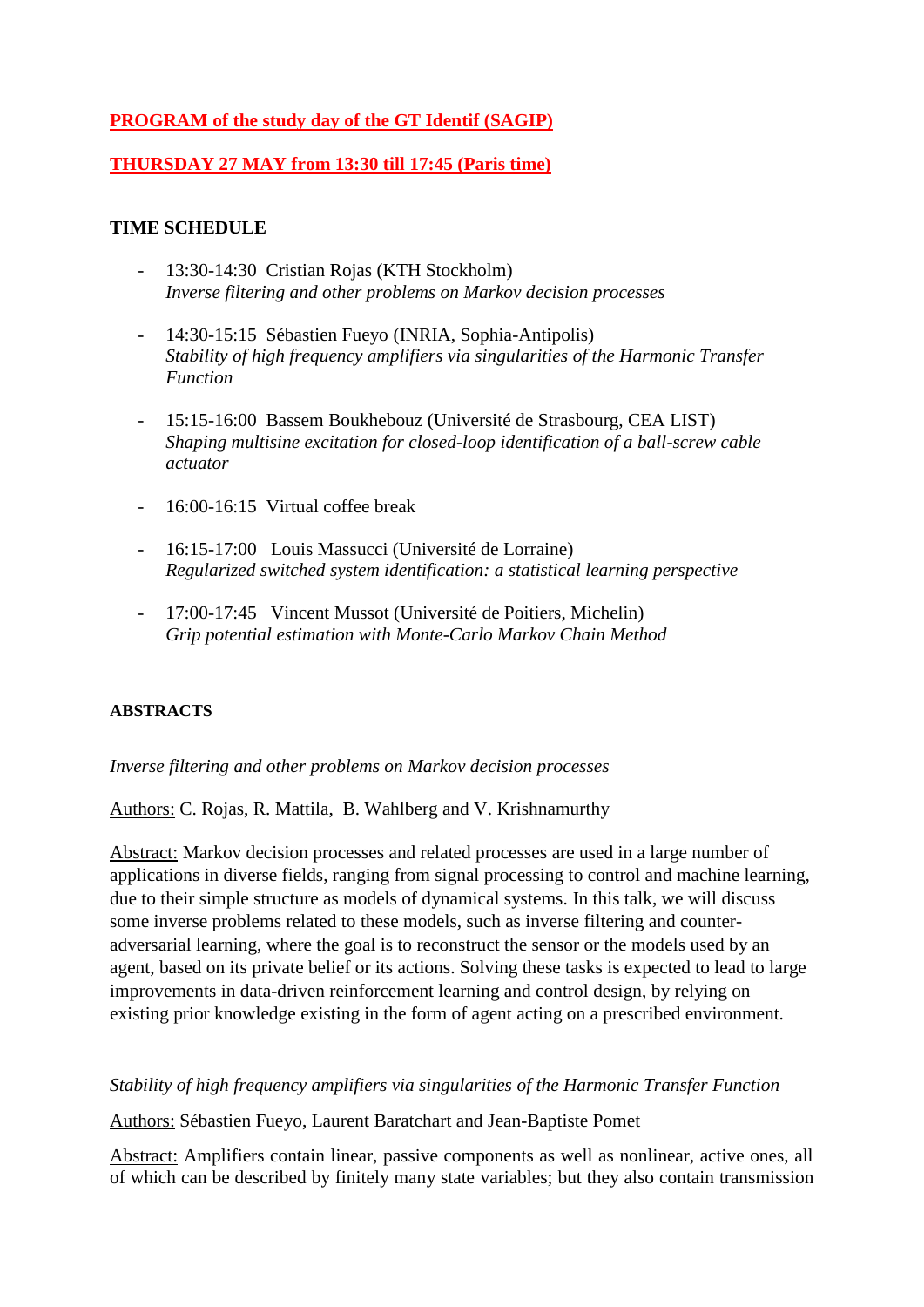lines, typically modelled by simple hyperbolic Partial Differential Equations (PDE) like lossless telegrapher equations, that make the global state space of the circuit infinite-dimensional. Considering then a sinusoidal input to be amplified, the (steady state) output simulated by harmonic balance techniques will typically be periodic trajectory and one needs to characterize its stability. Using first order approximation, this reduces to exponential stability of the timeperiodic linear system obtained by linearizing around the periodic solution. To study the stability properties of the previously-described linearized system, one constructs a family of input-output systems, obtained by perturbing the linearized system by a small current at some node of the circuit and observing the resulting perturbation of the voltage between two nodes. The use of Fourier development and Laplace transform leads to the concept of the harmonic transfer function (HTF), which is an infinite matrix considered as an operator-valued analytic map. Under controllability and observability assumptions, the HTF carries the stability information *via* its singularities. It is proven that the HTF can possess essential singularities in the whole complex plane when lossless transmission lines are considered in the amplifier. However, under the rather natural assumption that the amplifier dissipates energy, we are able to prove that the HTF has just possibly unstable poles, *i.e.* a countable number of isolated poles in the complex right half plane. This result legitimates the search of unstable poles *via*  meromorphic approximation in the complex right half plane.

## *Shaping multisine excitation for closed-loop identification of a ball-screw cable actuator*.

### Authors: Bassem Boukhebouz, Guillaume Mercère, Mathieu Grossard and Edouard Laroche

Abstract: In robotic systems, saturations on current and voltage are active in inner control loops. Consequently, on the one hand, high amplitudes of the excitation should be avoided when we aim at finding the underlying linear system in some frequency spectrum, because they can lead to saturation and introduce distortions in the estimated FRF. On the other hand, the need to properly excite all the robot dynamics requires large amplitude within the frequency band of interest. In this work, we present a multisine excitation design method to improve the quality of the estimated FRF in presence of saturation on the control signal and in a closed-loop setup. The method is based on the shaping of the multisine excitation that allows improving the Crest Factor of the control signal from 7.29 to 1.51. The perspective is to synthesize non-conservative model-based controller for a ball-screw cable actuator.

### *Regularized switched system identification: a statistical learning perspective*

### Authors: Louis Massucci, Fabien Lauer and Marion Gilson

Abstract: This talk deals with the identification of hybrid dynamical systems that switch arbitrarily between modes. Switched system identification is a challenging problem, for which many methods were proposed over the last twenty years. Despite this effort, estimating the number of modes of switched systems from input–output data remains a nontrivial and critical issue for most of these methods. A novel method from statistical learning including regularized models, and more precisely based on structural risk minimization, is presented. It relies on minimizing an upper bound on the expected prediction error of the model.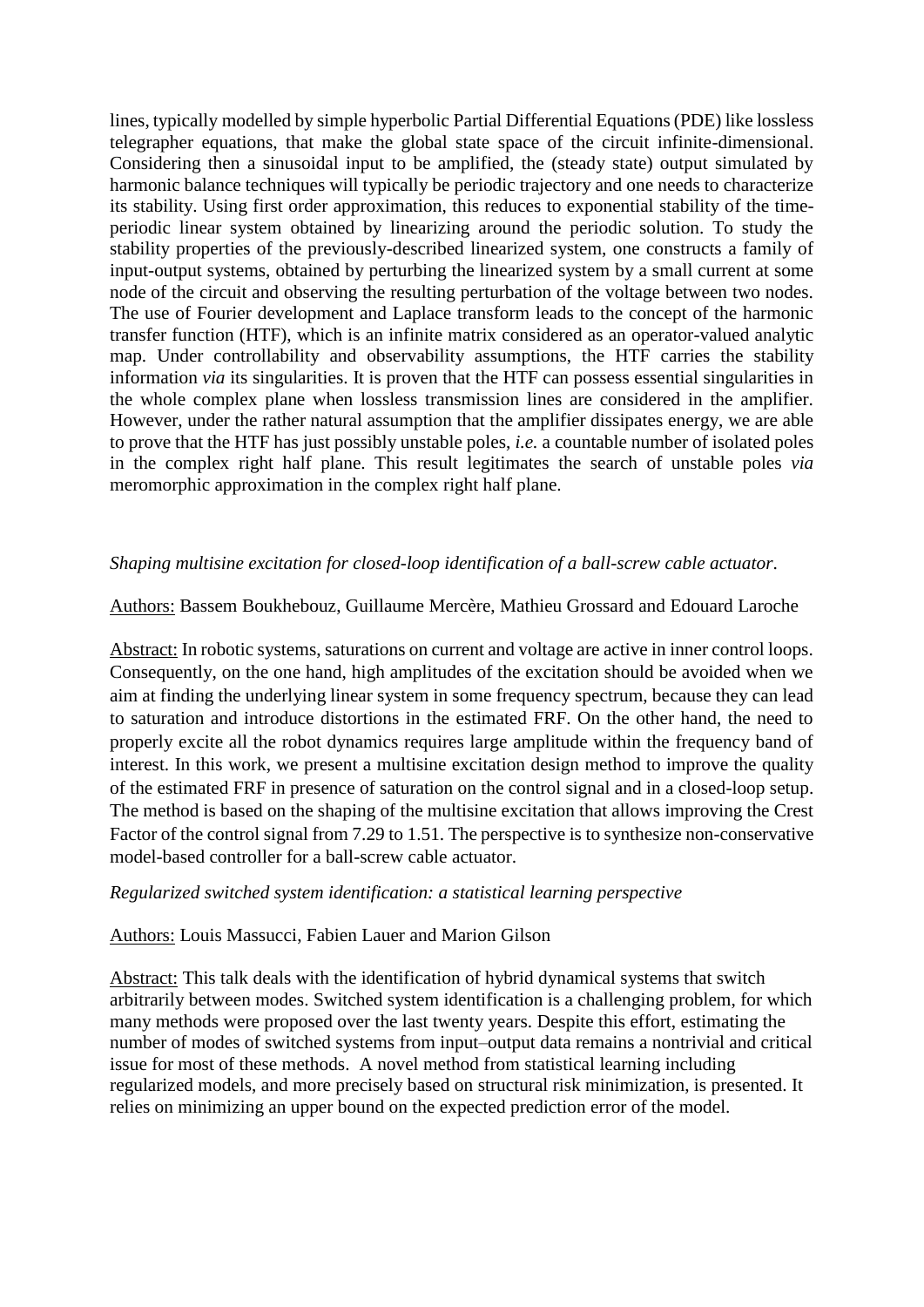#### *Grip potential estimation with Monte-Carlo Markov Chain Method*

Authors: Vincent Mussot, Guillaume Mercère, Thibault Dairay, Vincent Arvis and Jérémy Vayssettes

Abstract: During the next half century, the development of new information and communication technologies tools should enable cars to be operated in a fully autonomous mode as well as in a combined human-machine

mode (better than the one we currently know). In this context, future cars will be more and more based on innovative control algorithms to ensure autonomous functions, to improve car performance, to optimize occupant comfort and, more importantly, to increase passenger as well as pedestrian safety. In order to guarantee such performance constraints, one of the paths considered by many companies working in vehicle related field goes through an accurate estimation of factors influencing the vehicle behaviour. One of these factors is the grip potential, also called tire-friction potential or tire-road friction coefficient [1]. The tire-road friction coefficient represents the maximum effort that the tire can transmit to the ground. Thus, precise estimation of this quantity is particularly useful to anticipate the right trajectory during emergency manoeuvres. Several studies were carried out to estimate the grip potential [2, 3, 4]. They can be separated in two categories. In the first one, the tire-road friction coefficient is estimated directly by using dedicated (thus costly) sensors. Convincing results were obtained with this approach [5]. However, driver assistance systems are intended to be used on production vehicle where the use of costly sensors is an obstacle. Thus, economical methods should be considered. These methods are mainly part of the second category, the model-based methods. As the name suggests, model-based methods use models combined with measurements to make predictions on the tire-road friction coefficient. Among the model-based methods, we distinguish the non-parametric methods, which used essentially mathematical models, from the parametric methods which included a physical model representing the tire behaviour. In the case treated here, the measurements used to perform the tire-friction road estimation are real, thus noisy, measurements of the friction. Besides, in normal driving conditions, friction measurements are only available for low friction values far from the tire-friction potential. Those constraints on the measurements complicate the use of non-parametric methods which are particularly efficient to estimate points between the measurements but not for points far from the measurement area. Hence, a parametric modelbased approach is privileged here to estimate the tire-road friction coefficient. In summary, the method considered should (i) work in real time, (ii) be feasible with noisy low friction measurements (iii) guarantee a user defined level of precision. Considering these constraints the method suggested here is an adaptive Monte-Carlo Markov Chain (MCMC) method [6] including a Pacejka Magic Formula tire model [7]. The MCMC methods have the advantage to work with few points and the Pacejka tire model is a parsimonious model which represents accurately the tire behaviour in various situations. Several tests are made on this approach with in a first part simulation data and in a second part, real data coming from a flat-track tire testing machine.

#### References

[1] Acosta M, Kanarachos S, Blundell M. Virtual tyre force sensors: An overview of tyre model-based and tyre model-less state estimation techniques. Proceedings of the Institution of Mechanical Engineers, Part D: Journal of Automobile Engineering. 2018;. [2] Acosta M, Kanarachos S, Blundell M. Road friction virtual sensing: A review of estimation techniques with emphasis on low excitation approaches. Applied Sciences. 2017;. [3] Rajamani R, Piyabongkarn N, Lew J, et al. Tire-road friction-coefficient estimation. IEEE Control Systems Magazine. 2010;.